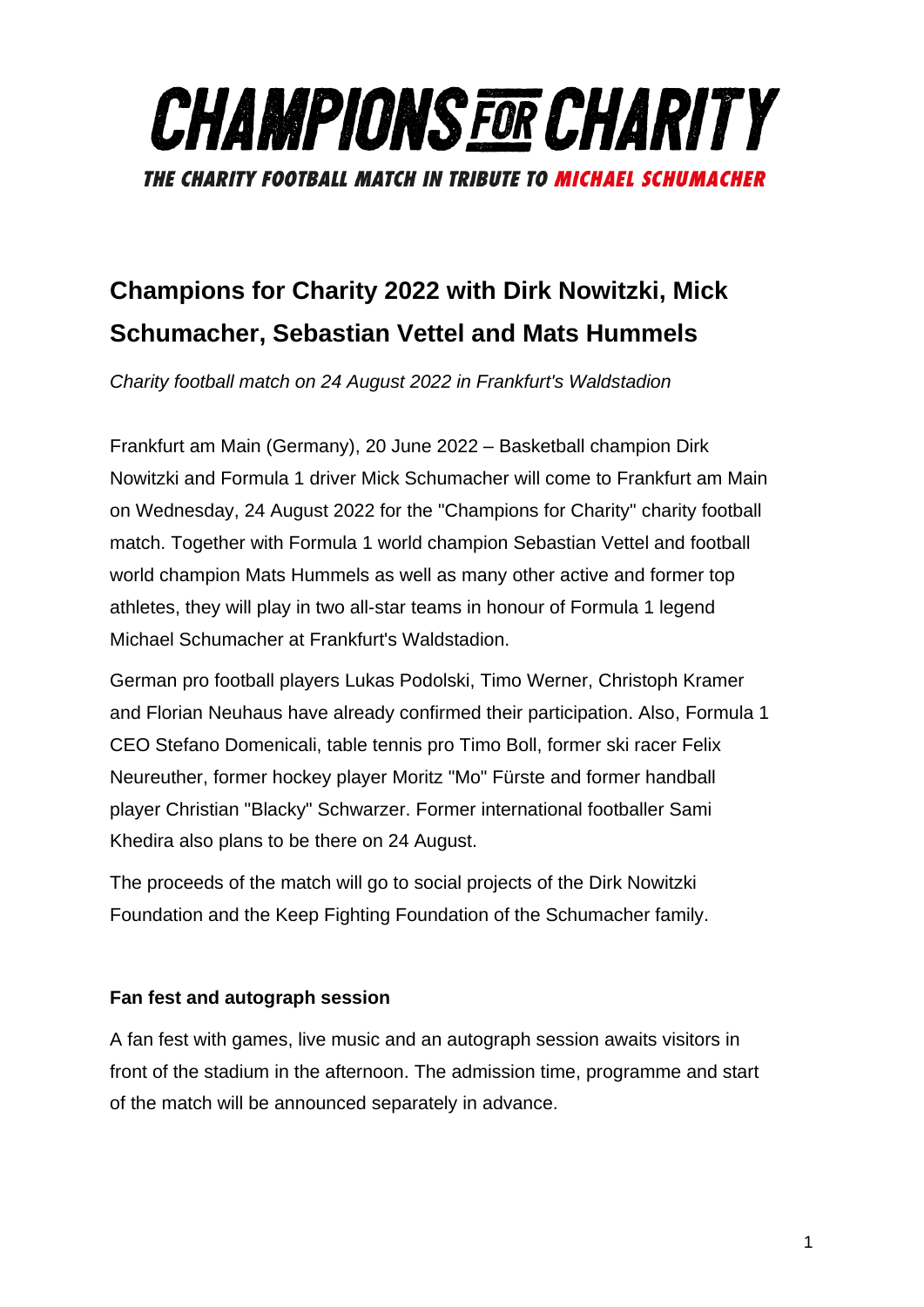#### **Presales starts today**

Tickets for "Champions for Charity" are now available from 10,- Euro (reduced rate 7,- Euro) on the website **[www.champions-for-charity.de](http://www.champions-for-charity.de/)**. The latest updates on the players and programme will be announced on the "Champions for Charity" website, on the Facebook page [\(facebook.com/champions4charity\)](http://www.facebook.com/champions4charity), and Instagram page (instagram.com/champions for charity).

#### **Dirk Nowitzki:**

"Champions for Charity is back. This is going to be another great event in honour of Michael Schumacher with many champions, plenty of goals, and a programme for the whole family. We are excited that so many top athletes have confirmed their participation and are already working on finalizing the team lineups. With so many national players on board, it's certainly going to be a topclass match with me either scoring another goal of the month together with Lukas Podolski or getting a 'full box' as a goalkeeper. Anything is possible at Champions for Charity, and that's what makes it so appealing and so much fun."

## **Mick Schumacher:**

"Finally, Champions for Charity again! I think it's great that we're reviving the game, and I'll probably have to start training now so that I look good with my team against Dirk and his team. I'm really happy that Seb and Stefano, two fellow Formula 1 drivers, have already confirmed their participation – so, even if we are not having a race in Germany, we're still getting the guys to come here in football boots. What's true for all of us is: If you can have fun and do something good at the same time, that's the perfect combination – and, of course, that's why we're hoping for a lot of spectators."